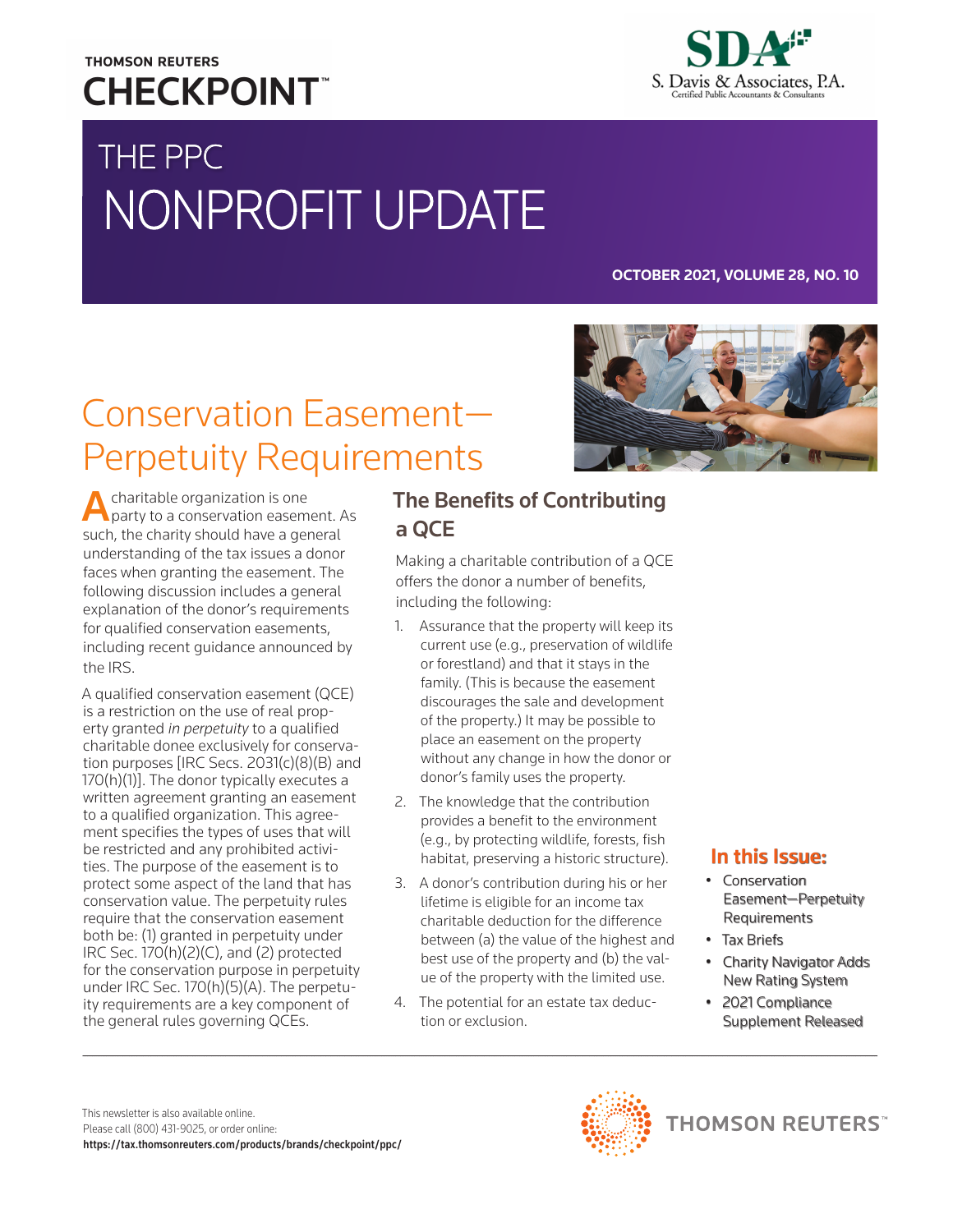The IRS is concerned about overstated charitable deductions using conservation easements; it closely reviews these transactions and has implemented several compliance strategies targeting them. Planners should carefully review the terms and restrictions of the easement and the appraisal to help ensure that the charitable contribution will not be disallowed.

## The Requirements for a QCE

A QCE is defined as one that would qualify as a qualified conservation contribution under IRC Sec. 170(h). It must be a contribution—

- 1. of a *qualified real property interest*,
- 2. to a *qualified organization*, and
- 3. exclusively for *conservation purposes*.

Because the property contribution is real estate, there must be a deed signed by the donor transferring the property, accepted by the qualifying organization, and recorded in the public record. Additionally, the transfer cannot be conditional and the transfer must be substantiated under the rules of Regs. 1.170A-13 and -14. Requirements may include a contemporaneous written acknowledgment, a fully completed Form 8283 (Noncash Charitable Contributions), and a qualified appraisal.

Defining a Qualified Real Property Interest. A qualified real property interest includes any of the following: (1) a donor's entire interest, other than a qualified mineral interest; (2) a remainder interest; or (3) a restriction, *granted in perpetuity*, on the use that may be made of the real property. The restriction must include a prohibition on more than a *de minimis* use for commercial recreational activity. To be a qualified real property interest, the interest must be an identifiable, specific piece of property. Retaining the right, however minor, to change the boundaries of the land subject to the easement will not satisfy this requirement even if the acreage of the donated land cannot be decreased by the changes.

Qualified Organization. A contribution of a qualified conservation easement must be made to a charity (or other qualified organization) and used exclusively for conservation purposes. Qualified organizations include the following:

- 1. The United States, a possession of the United States, a state (or the District of Columbia), or a political subdivision of them, as long as the gift is for exclusively public purposes.
- 2. A domestic entity that qualifies as a public charity under IRC Sec. 170(c)(2) and that generally receives a substantial amount of its support from a government unit or from the general public.
- 3. Any entity that qualifies under IRC Sec. 170(h)(3)(B).

Private foundations are not considered qualified organizations for purposes of deducting conservation easements.

Identifying Conservation Purposes. To be eligible for the income tax deduction or the estate tax exclusion, the easement must be exclusively for a conservation purpose [IRC Sec. 170(h)(1)(C)]. A contribution is used exclusively for conservation purposes if the conservation purpose is *protected in perpetuity* [[IRC Sec. 170(h)(5)]]. A conservation purpose is [IRC Sec. 170(h)(4)(A)]—

- 1. preservation of land areas for outdoor recreation for use by, or for the education of, the general public;
- 2. protection of a relatively natural habitat of fish, wildlife, plants, or a similar ecosystem;
- 3. preservation of open space (including farmland and forestland) for scenic enjoyment by the general public or pursuant to a governmental conservation policy; or
- 4. preservation of historically important land or a certified historic structure.

Note: The preservation of a certified historic structure is not a conservation purpose eligible for the estate tax exclusion; although it can qualify for the income and estate tax charitable deductions.

*Protected in Perpetuity*. For the conservation purpose to be protected in perpetuity, any interests retained by the donor must be subject to legally enforceable restrictions (e.g., by recording in the land records of the applicable jurisdiction) that prevent the donor from using the retained interest inconsistently with the conservation purpose.

If a subsequent unforeseen change in the conditions makes it impossible or impractical to use the property for its continued conservation purpose(s), the restrictions required to protect the conservation purpose can be extinguished by judicial proceedings. If this occurs, all of the donee's proceeds from the property's sale or exchange must be used by the donee in a manner that is consistent with the contribution's original conservation purpose. As such, the conservation purpose can still be treated as being protected in perpetuity.

Any extinguishment formula, determining the charity's share of proceeds in the event of a sale following extinguishment of the easement, must be carefully developed. The Tax Court has denied several charitable contribution deductions of conservation easements due to a flawed formula for determining the charity's share of the sale proceeds following an easement's extinguishment.

### Recent Guidance

Generally, for a contributed conservation easement to be protected in perpetuity, the grantee must be entitled to a proportionate share of extinguishment proceeds under the rules set forth in Reg. 1.170A-14(g)(6)(ii). A judicial proceeding is the exclusive manner in which a perpetual conservation restriction may be extinguished, and only if a subsequent unexpected change in the conditions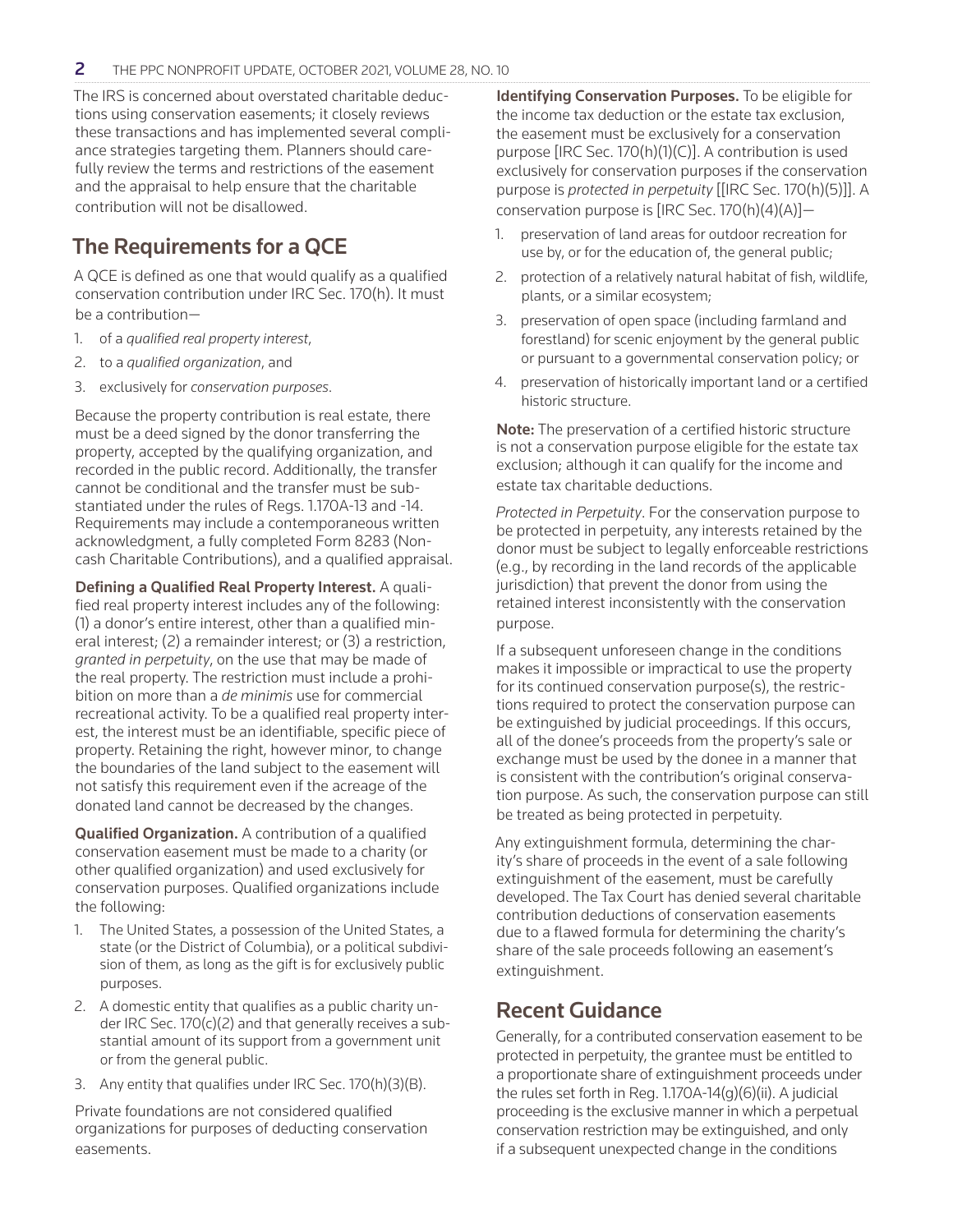surrounding the property that is the subject of this easement has made the continued use of the property for conservation purposes impossible or impractical.

In the past, donors have been denied a charitable deduction when the deed granting a conservation easement contains language that violates the perpetuity rules upon the easement's extinguishment. Language in a conservation easement deed that closely adheres to the language of Reg. 1.170A-14(g)(6)(ii) generally will not cause a deed to violate the enforceability in perpetuity requirements. In a recent Chief Counsel Advice (CCA 202130014), the IRS has provided the following sample conservation easement deed language:

Donor agrees that the donation of the perpetual conservation restriction described in this deed gives rise to a property right, immediately vested in the donee organization, with a fair market value that is at least equal to the proportionate value that the perpetual conservation restriction, at the time of the gift, bears to the fair market value of the property as a whole at that time. For purposes of this paragraph, the proportionate value of the donee organization's property rights shall remain constant.

On a subsequent sale, exchange, or involuntary conversion of the subject property, the donee organization will be entitled to a portion of the proceeds at least equal to that proportionate value of the perpetual conservation restriction.

All of the donee organization's proceeds from a subsequent sale or exchange of the property must be used by the donee organization in a manner consistent with the conservation purposes of the original contribution.

**Caution:** While the quidance in a CCA cannot be relied upon, it does give insight into the IRS's current thinking and perhaps some handy language.

### Looking Ahead

While the perpetuity requirements are just one technical area upon which a QCE may be challenged, it's apparently a favorite area for an IRS challenge. The National Taxpayer Advocate's 2020 Annual Report to Congress noted the IRS could help avoid litigation by providing model language taxpayers could use in deeds conveying conservation easements. The specific recommendation suggested the IRS "develop and publish additional guidance that contains sample easement provisions to assist taxpayers in drafting deeds that satisfy the statutory requirements for qualified conservation contributions, particularly the perpetuity requirement for those conservation easements that incentivize land preservation for future generations" to reduce the high number of litigated cases.

#### Practical Consideration:

CCA 202130014 indicates the IRS heard the Taxpayer Advocate's message and perhaps more sample language for QCEs will be forthcoming. However, given the long wish list and the IRS's tight resources, that may not be likely in the near future.

• • •

# Tax Briefs

#### Employee Retention Credit (ERC) Extended and

Modified. The May 2021 issue of this newsletter included an "Employee Retention Credit Update" addressing IRS Notices 2021-20 and 2021-23. The American Rescue Plan Act of 2021 codified the ERC under IRC Sec. 3134 for calendar quarters beginning after June 30, 2021. Recently, IRS Notice 2021-49 (2021-34 IRB) was released providing additional guidance. The notice (1) extends the ERC to wages paid between July 1 and December 31, 2021, (2) modifies the definition of *applicable employment taxes* to mean the employer's share of Medicare tax (or RRTA equivalent) reduced by certain qualified sick and family leave wages, and (3) extends and modifies the maximum ERC and provides a separate credit limit for recovery startup businesses. Revenue Procedure 2021-33 (2021-34 IRB 327) provides additional guidance on the interaction between forgiven Paycheck Protection Program (PPP) loans and the ERC.

Procedural Change Due to *Mayo* Ruling. The July 2021 issue of this newsletter included an article "Hold the *Mayo*" about the Eighth Circuit Court of Appeals' reversal and remand of the Mayo Clinic case. Because of the ongoing litigation in the Eighth Circuit regarding Reg. 1.170A-9(c)(1), the IRS's Tax-Exempt and Government Entities (TEGE) division has issued interim guidance (TEGE-07-0821-0019). The guidance provides that EO Determinations specialists will coordinate with division counsel to process a determination request when (1) an applicant is seeking classification or reclassification as an educational organization under IRC Secs. 509(a)  $(1)$  and  $170(b)(1)(A)(ii)$ , and  $(2)$  the applicant's primary function is *not* the presentation of formal instruction. This procedural guidance will be incorporated into the Internal Revenue Manual.

Note: Specialists do not need to coordinate the processing of such requests if the applicant does not satisfy the requirements of IRC Sec. 501(c)(3).

• • •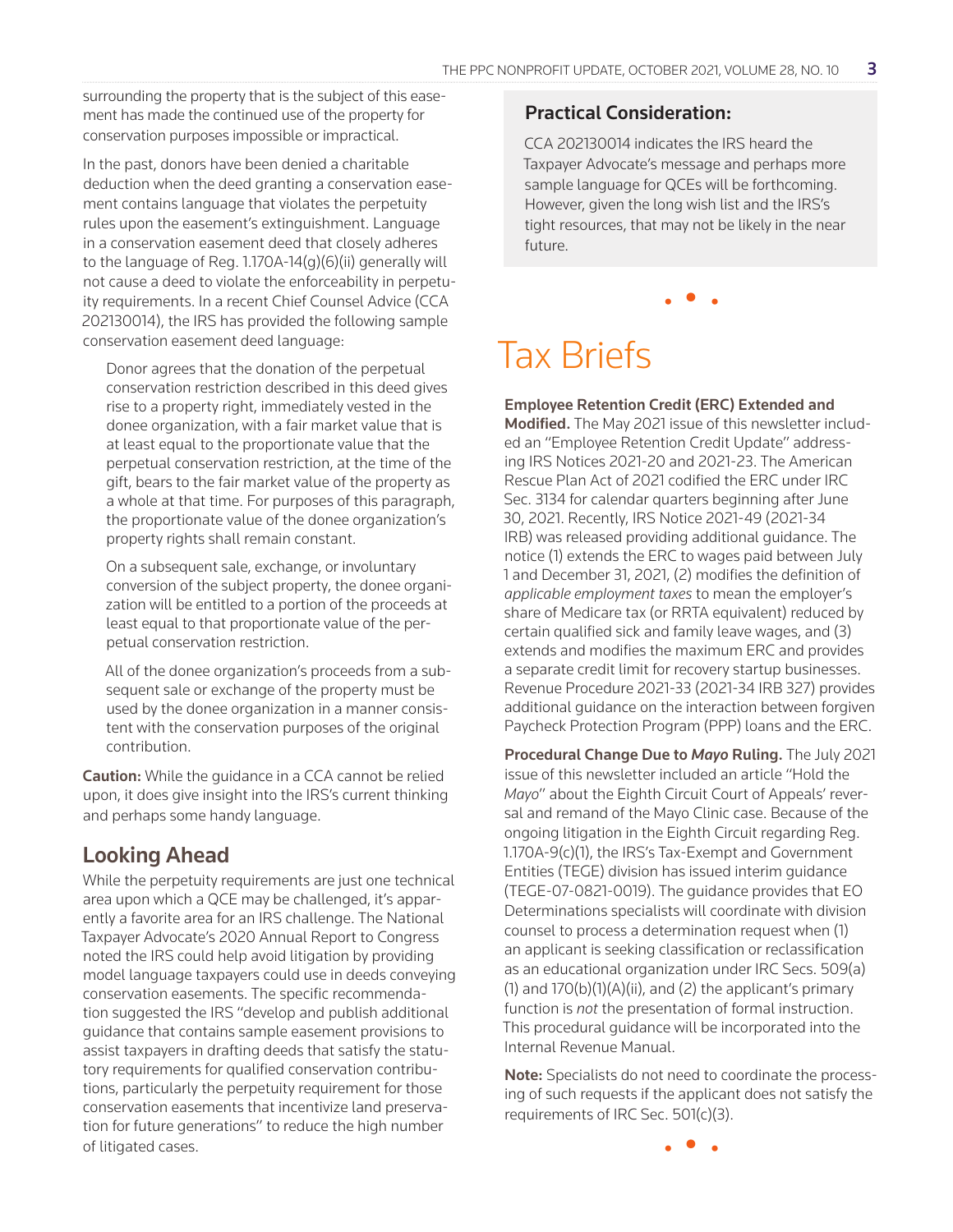# Charity Navigator Adds New Rating System

Charity Navigator, the world's largest independent<br>and most-used evaluator of nonprofit organizations, has rolled out the *Encompass Rating System* (Encompass Rating or the system), a new system that gives donors access to a significantly higher number of evaluations of nonprofit organizations. It gives donors a new ratings tool and gives organizations a new way to raise awareness and promote themselves to current and prospective donors. Charity Navigator launched the new system in July 2020 and additional phases will continue to roll out over time.

Encompass Rating expands evaluation eligibility to organizations who are smaller nonprofits and are less established than those that meet the eligibility requirements for Charity Navigator's Star Rating System, which includes a minimum number of years in operation and minimum revenue amounts. Adding Encompass Rating has increased the number of charities rated by Charity Navigator from 9,000 to 170,000. The new system doesn't affect organizations who are Star-rated.

Encompass Rating uses technology to automatically analyze 501(c)(3) organizations' tax forms for three consecutive years. The system scores nonprofit organizations on a scale from zero to 100, with a score of 75 or higher indicating effectiveness in the assessed areas. Charity Navigator recommends an organization rated 75 or above and gives it a "Give with Confidence" designation on the nonprofit organization's page on the Charity Navigator website. The organization can display a badge on its own website, and it can access promotional tools from Charity Navigator to use to highlight the Encompass Rating.

### Practical Consideration:

Rating systems such as Encompass Rating highlight the need for nonprofit organizations to ensure that the information in their Form 990 is complete and accurate.

### Four Key Beacons

Encompass Rating looks at an organization's total impact in achieving outcomes and considers attributes that enable future and sustained success. The system analyzes performance using four "beacons," which are key indicators of a nonprofit's total impact:

**Finance & Accountability.** Measures financial health, stability, efficiency, and sustainability. The system

utilizes nine metrics when assessing this beacon. Of these, the three highest point values are based on the percentage spent on program expenses out of total expenses (25 points); board composition and independence (25–35 points); and if the organization had an independent audit, review, or compilation (20 points).

Impact & Results. Assesses cost effectiveness of an organization's programs and evaluates delivery of the nonprofit's mission and outcomes. The system bases the scoring on estimated impact on the lives of those served and how the nonprofit uses donor resources.

To receive a score in this category, there are several eligibility criteria. The entity must deliver at least two thirds of its activities (measured by program service expenses) directly to beneficiaries and the impact must be reasonably measurable. Also, the nonprofit organization must provide a service at low or no cost to beneficiaries distinct from its donors. The organization must receive private charitable contributions.

Leadership & Adaptability. Assesses leadership capacity and development, strategic planning and goal setting, and the ability to be innovative and respond to changes in demand and other external changes to achieve the mission of the organization.

Culture & Community. Evaluates the organization's engagement in feedback with beneficiaries of its programs and other constituents. This beacon includes rating feedback practices to achieve mission impact and community benefit. Organizations must fill out a profile section and answer specific questions to receive a rating for this beacon.

# Updates and Future Changes

Charity Navigator will update ratings three times a year. Nonprofit organizations can receive an overall Encompass Rating only if the system has rated the organization on Finance & Accountability, Impact & Results, or both. Donors can focus on overall scores or consider one or more beacons that are important to their individual decision-making.

Charity Navigator may change these beacons and add or change metrics and methods in the future based on stakeholder feedback. They are also continuing to explore technology, including artificial intelligence and machine learning, to provide the highest quality information to users.

The Encompass Rating System will have three releases every year. The August 2021 release launched the Leadership & Adaptability beacon and completed the beta phase of Encompass Rating. Charity Navigator plans its next release for October 2021.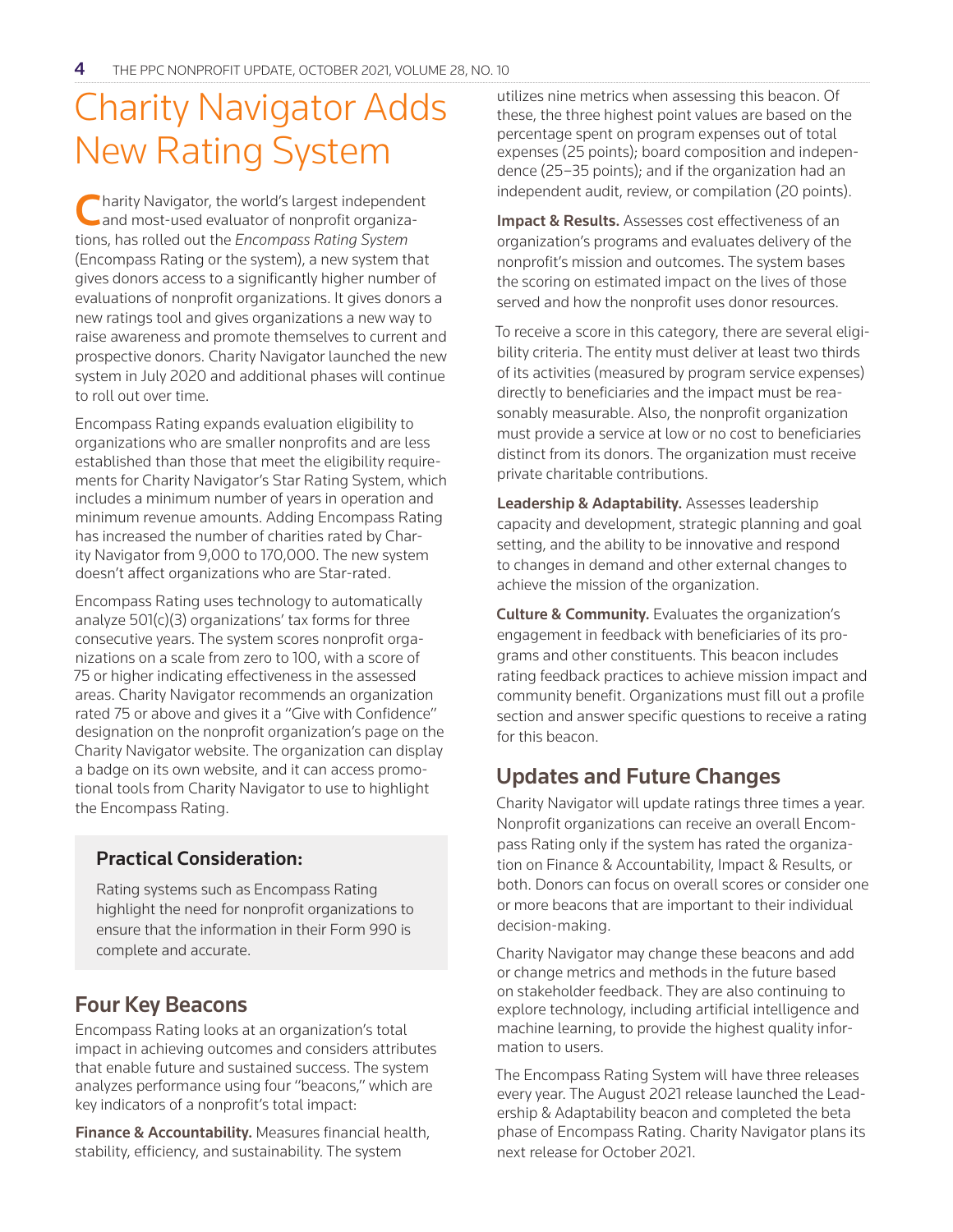### Practical Consideration:

Additional information about the Encompass Rating System is available on Charity Navigator's website at www.charitynavigator.org.

• • •

# 2021 Compliance Supplement Released

In recent years, the Office of Management and Bud-<br>get (OMB) has struggled when it comes to releasing  $\blacksquare$  get (OMB) has struggled when it comes to releasing the annual Compliance Supplement edition in a timely manner. Adding to that, the COVID-19 pandemic has continued to cause delays for almost every aspect of the economy. On August 12, 2021, the OMB released the initial version of the 2021 edition of the *OMB Compliance Supplement*. On August 25, 2021, the OMB released an updated version. The 2021 Compliance Supplement is effective for audits of fiscal years beginning after June 30, 2020 and supersedes the 2020 Compliance Supplement.

### Practical Consideration:

The Compliance Supplement can be accessed at https://www.whitehouse.gov/wp-content/ uploads/2021/08/OMB-2021-Compliance-Supplement Final V2.pdf. Please download the updated version if you downloaded prior to August 25, 2021.

# **Highlights**

Appendix V lists the changes made to the 2021 Compliance Supplement in detail. The following paragraphs highlight some of the key changes.

2021 Compliance Supplement and COVID-19. Because of the timing of development and approval of Compliance Supplement changes and the evolving nature of the COVID-19 pandemic and related legislation and programs, the 2021 Compliance Supplement does not contain new COVID-19-related programs that resulted from the American Rescue Plan Act of 2021 (ARP). Furthermore, the COVID-19 pandemic has led to extensive changes to the 2021 Compliance Supplement compared to the past several years and auditors need to be aware that the OMB plans to release two addendums to the Compliance Supplement. The first addendum,

expected to be issued early this fall, will likely include the Coronavirus State and Local Fiscal Recovery Fund (21.027) and updates to the Education Stabilization Fund (84.425) section 1. A second addendum, expected to be issued later this fall, will likely include three Treasury programs (1) Capital Projects Fund (no Assistance Listing number yet), (2) Homeownership Assistance Fund (21.026), and (3) the Local Assistance and Tribal Consistency Fund (no Assistance Listing number yet). Additionally, these addendums may include additional new programs.

Because the initial 2021 Compliance Supplement does not contain new COVID-19 related programs that resulted from ARP and related compliance requirements, many practitioners (and organizations receiving federal awards) have questioned whether they can appropriately complete a single audit and issue their reports before the addendums are available. The Compliance Supplement states that reports issued prior to the publication of an addendum are not required to adhere to its requirements. However, due to the critical nature of the information expected in the addendums, AICPA representatives, industry opinion leaders, and our authors are strongly urging auditors of organizations that received COVID-19-related awards that resulted from ARP (whether through new or existing programs, or had changes made to existing programs due to ARP) not to complete and report on their June 30, 2021 or later single audits until the addendums have been released and analyzed.

### Practical Consideration:

For COVID-19 related programs that are not included in the addendums, the framework in Part 7 of the Compliance Supplement should be applied.

Part 2-Matrix of Compliance Requirements. Certain changes and corrections to the matrix were made for 2021. Changes are shown with yellow highlights; and corrections are shown with blue. The six-compliance requirement mandate that was introduced in the 2019 Compliance Supplement remains in effect. *This sixrequirement mandate does not apply to programs not included in the Compliance Supplement*.

Part 3-Compliance Requirements. Changes include:

**• Part 3 of the 2021 Compliance Supplement has been** updated to reflect changes in the revised Uniform Guidance issued in August 2020. Two provisions of the new Uniform Guidance were effective immediately while the remainder was effective for awards received after November 12, 2020. For 2021, the revisions are not called out separately as they have been in the